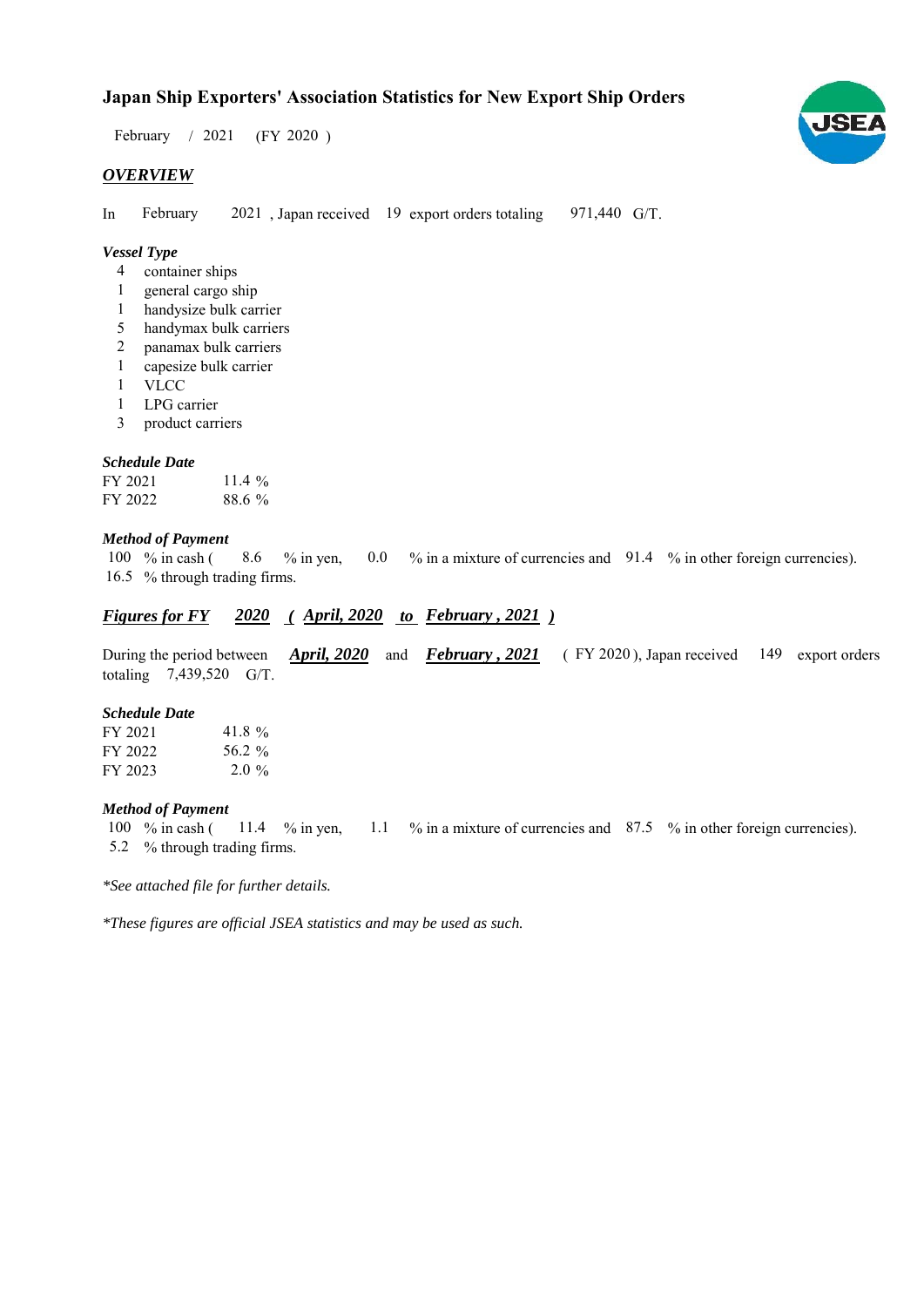# Based on Fiscal Year

No. G/T No. G/T No. G/T No. G/T No. G/T No. G/T No. G/T No. G/T General Cargos | 13| 604,920|| 13| 821,750| 6| 318,750| 6| 352,100| 18| 697,950| 5| 289,040| 48| 2,479,590|| 23| 986,990 Bulk Carriers | 146 6,590,050 38 1,847,600 6 244,800 11 526,800 12 480,200 9 378,200 76 3,477,600 21 858,400 Tankers 24 1,258,026 15 922,600 3 224,000 0 0 1 30,500 5 304,200 24 1,481,300 6 334,700 Combined Carriers 0 0 0 0 0 0 0 0 0 0 0 0 0 0 0 0 Others ( 0 0 0 0 0 0 0 0 1 1,030 0 0 0 0 1 1,030 0 0 Total 183 8,452,996 66 3,591,950 15 787,550 18 879,930 31 1,208,650 19 971,440 149 7,439,520 50 2,180,090 FY 2020 / FY2019 (%) \* 79.1 75.1 115.8 95.8 162.2 146.1 95.5 \*\* 154.6 In CGT | | 3,720,531 | | 1,584,257 | | 363,763 | | 408,733 | | 603,558 | | 445,358 | | 3,405,669 | | 1,048,916 Description Apr 19 to Mar 20 Apr 20 to Oct 20 November 2020 December 2020 January 2021 February 2021 Apr 20 to Feb 21 Jan 21 to Feb 21

*Figures for shipbuilding orders of 500 G/T and over for export as steel vessels placed with JSEA members are covered.*

\*FY 2019/FY2018

\*\*Calendar Year 2020

JSEA (March 2021)

# New Export Orders Placed in February 2021 (FY 2020)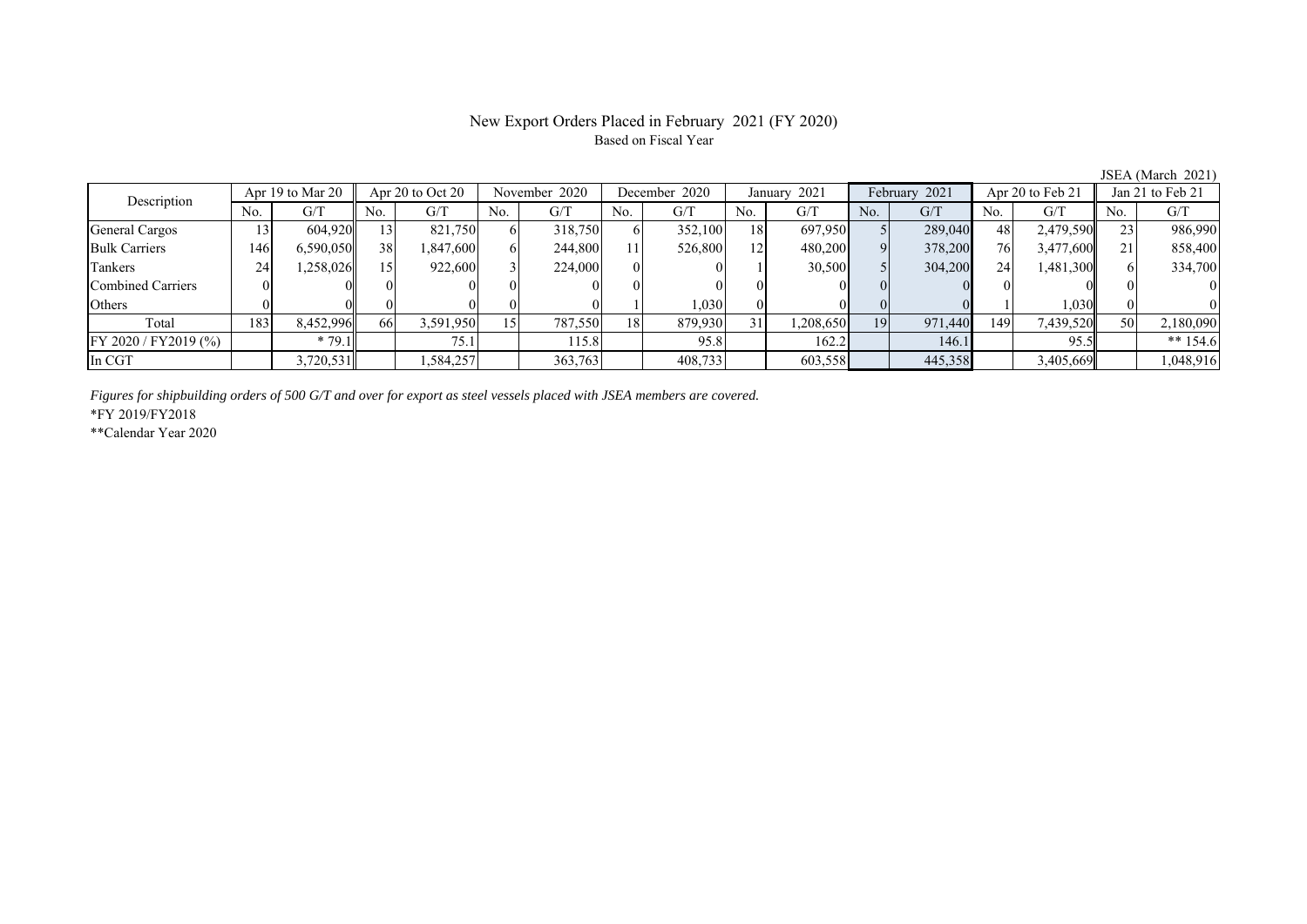### Export Ships Delivered in February 2021 (FY 2020) Based on Fiscal Year

JSEA (March 2021)<br>Jan 21 to Feb 21 No. G/T No. G/T No. G/T No. G/T No. G/T No. G/T No. G/T No. G/T General Cargos ( 17 1,548,302 5 114,394 2 28,601 3 143,368 6 216,191 4 161,974 20 664,528 10 378,165 Bulk Carriers | 207 | 9,193,470 |113 | 5,019,063 |13 | 497,828 | 5 | 200,558 | 16 | 686,682 | 9 | 323,306 |156 | 6,727,437 || 25 | 1,009,988 Tankers | 58| 4,014,301|| 21| 839,304| 2| 190,239| 1| 21,326| 3| 113,967| 2| 189,892| 29| 1,354,728|| 5| 303,859 Combined Carriers 0 0 0 0 0 0 0 0 0 0 0 0 0 0 0 0 Others 0 0 0 0 0 0 0 0 0 0 0 0 0 0 0 0 Total 282 14,756,073 139 5,972,761 17 716,668 9 365,252 25 1,016,840 15 675,172 205 8,746,693 40 1,692,012 FY 2020 / FY2019 (%) \* 133.5 64.5 64.5 86.6 75.5 57.1 57.1 51.7 64.0 \*\* 54.8 In CGT | | 6,607,661 | | 2,710,502 | | 315,385 | | 188,015 | | 493,056 | | 308,761 | | 4,015,719 | | 801,817 December 2020Description Apr 19 to Mar 20 Apr 20 to Oct 20 November 2020 December 2020<br>No. 6/T No. 6/T No. 6/T No. 6/T No. 6/T Apr 20 to Oct 20 November 2020 December 2020 January 2021 February 2021 Apr 20 to Feb 21

*Deliveries of new shipbuilding orders of 500 G/T and over for export as steel vessels placed with JSEA members are covered.*

\*FY 2019/FY2018

\*\*Calendar Year 2020